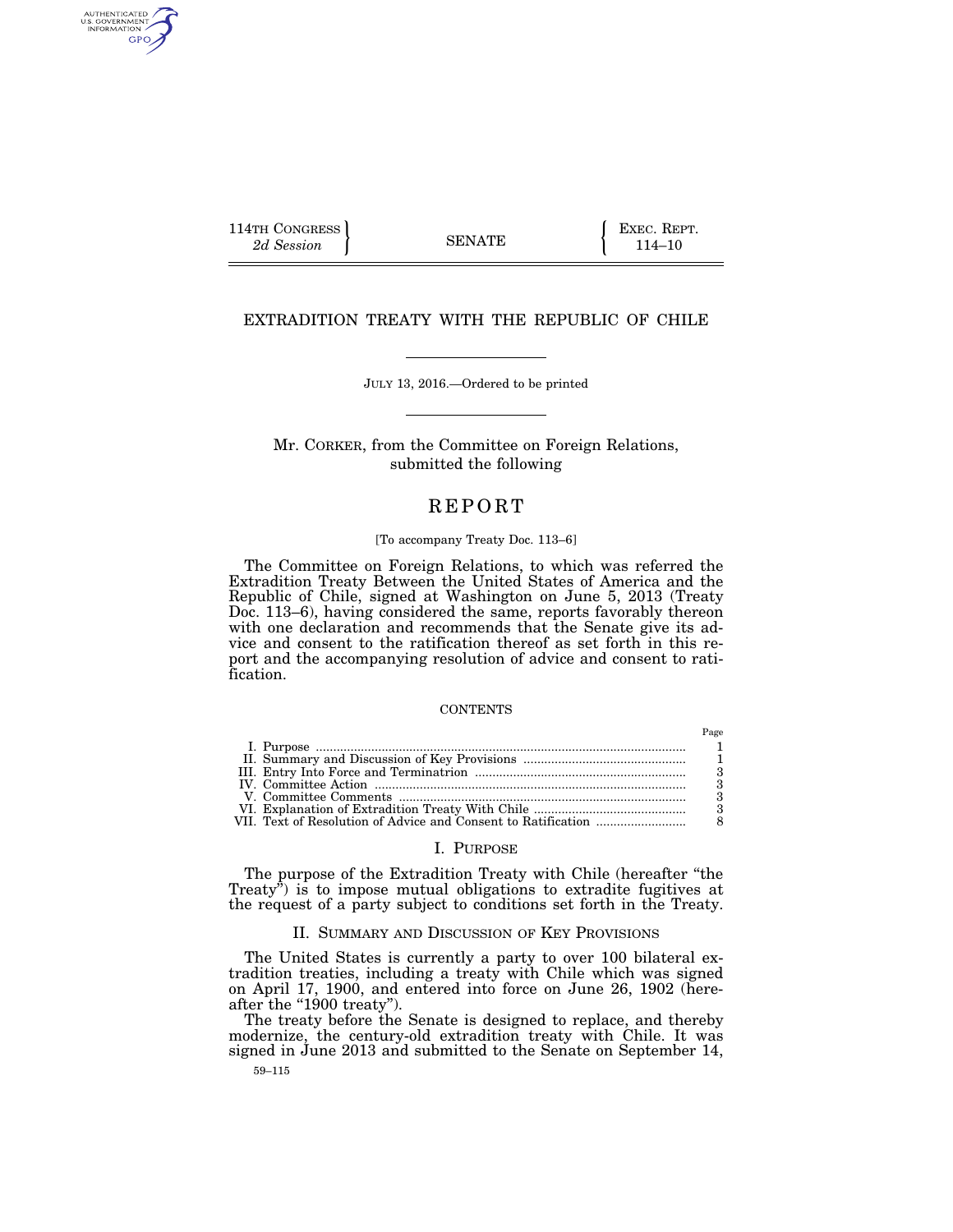2014. In general, the Treaty follows a form used in several other bilateral extradition treaties approved by the Senate in recent years. It contains two important features which are not in the 1900 treaty. First, the Treaty contains a ''dual criminality'' clause which requires a party to extradite a fugitive whenever the offense is punishable under the laws of both parties by deprivation of liberty for a maximum period of more than one year. This provision replaces the list of offenses specifically identified in the 1900 treaty. This more flexible provision ensures that newly-enacted criminal offenses are covered by the Treaty, thereby obviating the need to amend it as offenses are criminalized by the Parties.

Second, the Treaty provides for extradition of nationals. Specifically, Article 3 states that extradition ''shall not be refused on the ground that the person sought is a national of the Requested State.'' This contrasts with Article V of the 1900 treaty, which does not obligate a party to extradite its nationals. Many countries of Latin America have, historically, refused to extradite nationals. The United States, by contrast, does extradite its nationals, and has long attempted to convince extradition partners to do likewise.

The Treaty contains another provision worth noting. Consistent with U.S. policy and practice in recent years, the Treaty narrows the political offense exception. The political offense exception (an exception of long-standing in U.S. extradition practice) bars extradition of an individual for offenses of a ''political'' nature. The Treaty with Chile retains the political offense exception in Article 4(1), but provides that certain crimes shall not be considered political offenses, including murder, sexual assault, kidnapping or other crimes of violence, or offenses for which both parties have an obligation to extradite under a multilateral agreement, such as illicit drug trafficking or terrorism offenses.

The Treaty contains a provision related to the death penalty. Under Article 6, when extradition is sought for an offense punishable by death in the Requesting State and is not punishable by death in the Requested State, the Requested State may refuse extradition unless the Requesting State provides an assurance that the person sought for extradition will not be executed. This provision is found in many U.S. extradition treaties, as many treaty partners do not impose the death penalty under their laws, and object to its application to fugitives whom they extradite to the United States.

Finally, the terms of Article 16 Rule of Specialty clearly bar onward extradition unless the Requested state consents to the onward extradition or surrender. Furthermore, in his transmittal message of the Treaty to the Senate, the President reinforces this important protection by stating:

Article 16(2) provides that a person extradited under the Treaty may not be the subject of onward extradition or surrender for any offense committed prior to extradition, unless the Requested Party consents. This provision would preclude the Chile from transferring to a third State or an international tribunal a fugitive that the United States surrendered to the Chile, unless the United States consents.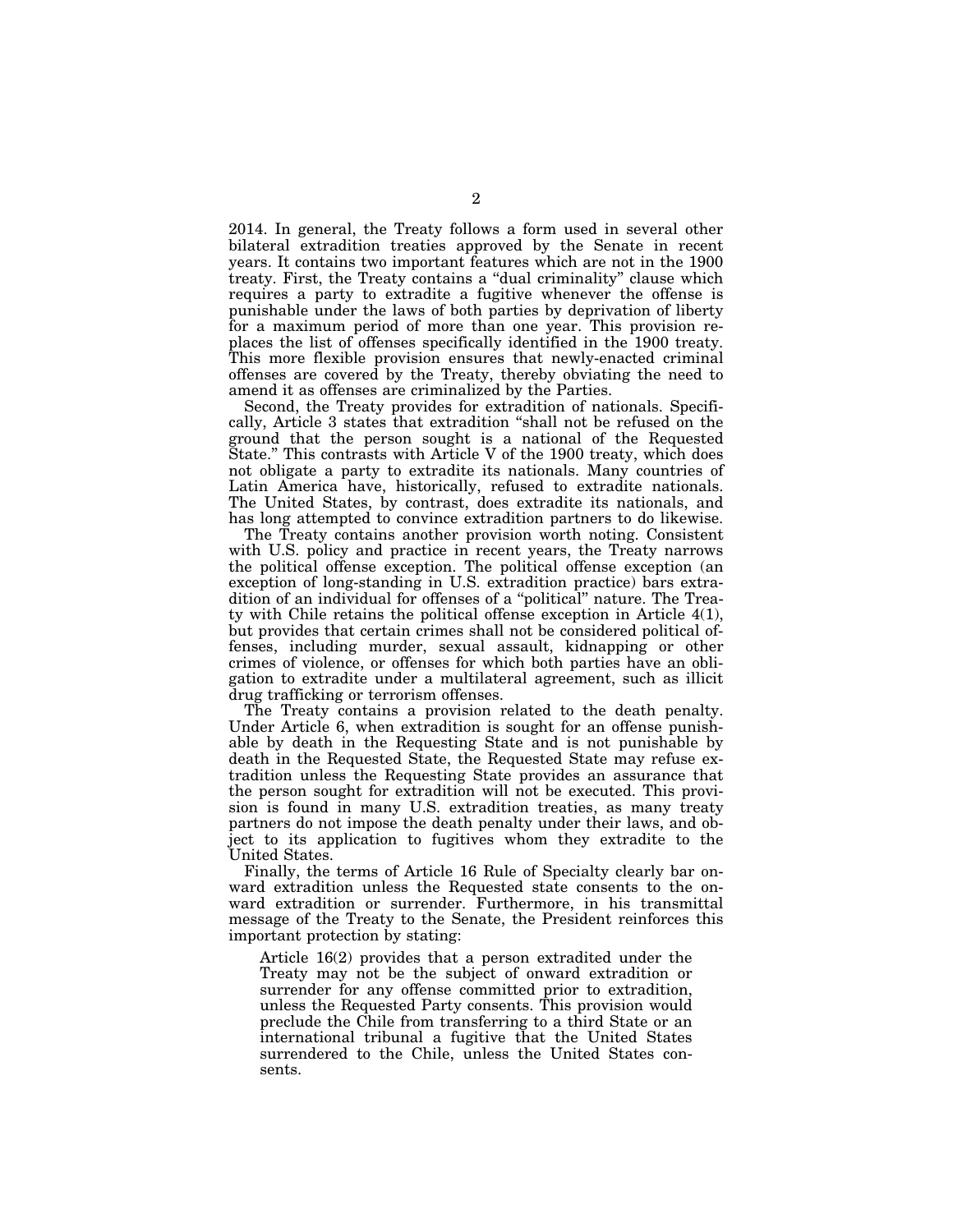# III. ENTRY INTO FORCE AND TERMINATION

Under Article 22, the Treaty enters into force upon the exchange of the instruments of ratification. Under Article 23, either party may terminate the treaty on written notice; termination will be effective six months after the date of such notice.

# IV. COMMITTEE ACTION

The Committee reviewed the Treaty at a briefing on May 23, 2016, at which representatives of the Departments of State and Justice were present. The Committee considered the Treaty on June 23, 2016, and ordered it favorably reported by voice vote, with the recommendation that the Senate give its advice and consent to the ratification of the Treaty subject to the declaration set forth in the resolution of advice and consent to ratification.

# V. COMMITTEE COMMENTS

The Committee recommends favorably the Treaty with Chile. It modernizes a treaty that is over a century old, and provides a more flexible "dual criminality" provision which will incorporate a broader range of criminal offenses than is covered under the current treaty with Chile.

### VI. EXPLANATION OF EXTRADITION TREATY WITH CHILE

What follows is a technical analysis of the Treaty prepared by the Departments of State and Justice.

# **Technical Analysis of the Extradition Treaty Between the Government of the United States of America and the Government of the Republic of Chile**

The Extradition Treaty between the Government of the United States and the Government of the Republic of Chile (''Treaty'') replaces an outdated extradition treaty between the countries signed in 1900.

The following is an article-by-article description of the provisions of the Treaty:

# ARTICLE 1—OBLIGATION TO EXTRADITE

Article 1 obligates each Party to extradite to the other persons sought by the Requesting State for prosecution or for imposition or service of a sentence for an extraditable offense

#### ARTICLE 2—EXTRADITABLE OFFENSES

This Article defines extraditable offenses. Under Article 2(1), an offense is extraditable if it is punishable under the laws of both States by deprivation of liberty for a period of more than one year or by a more severe penalty. This formulation is consistent with the modern ''dual criminality'' approach. The new Treaty eliminates the requirement, found in the 1900 Extradition Treaty, that the offense be among those listed in the treaty. The dual criminality formulation obviates the need to renegotiate or supplement the Treaty as additional offenses become punishable under the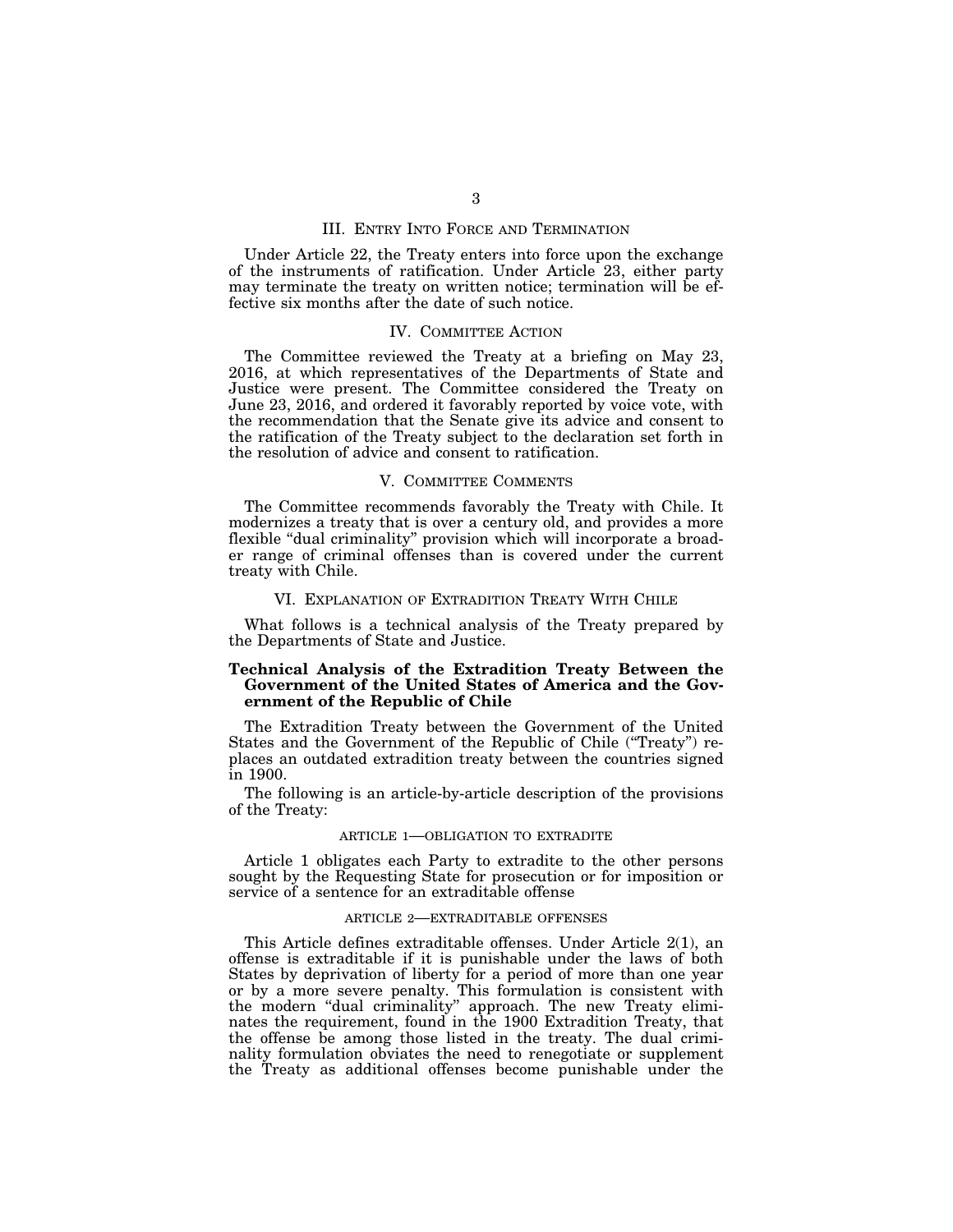laws of both States and ensures a comprehensive coverage of criminal conduct for which extradition may be sought.

Article 2(2) further defines an extraditable offense to include an attempt or a conspiracy to commit, or participation in the commission of, an extraditable offense, if the offense of attempt, conspiracy, or participation is punishable under the laws of both States by deprivation of liberty for a period of more than one year or by a more severe penalty. Under the broad term of ''participation,'' the Treaty covers such offenses as aiding, abetting, counseling, or procuring the commission of an offense, at whatever stage of development of the criminal conduct and regardless of the alleged offender's degree of involvement.

Additionally, Article 2(3) identifies a number of situations in which an offense will be extraditable despite potential differences in the criminal laws of both States. For instance, an offense shall be extraditable whether or not the laws of the Requesting and Requested States place the acts constituting the offense within the same category of offenses or describe the offense by the same terminology. In addition, an offense involving tax fraud, customs duties, and import/export controls shall be extraditable regardless of whether the Requested State provides for the same sort of taxes, duties, or controls. This provision also makes explicit that an offense is extraditable where U.S. federal law requires the showing of certain matters merely for the purpose of establishing U.S. federal jurisdiction, including interstate transportation, or use of the mails or of other facilities affecting interstate or foreign commerce; this clarifies an important issue for the United States in seeking extradition for certain crimes.

Article 2(4) addresses issues of territorial jurisdiction and requires the parties to grant extradition if the offense for which extradition is requested has been committed in whole or in part in the territory of the Requesting State. With regard to offenses committed outside the territory of the Requesting State, extradition shall be granted if the laws of the Requested State provide for the punishment of such an offense committed outside its territory under similar circumstances. If the laws of the Requested State do not so provide, the Requested State may still grant extradition at its discretion.

Article 2(5) prescribes that, if extradition is granted for an extraditable offense, it shall also be granted for any other offense specified in the request even if the latter offense is punishable by a maximum of one year's deprivation of liberty or less, provided that all other requirements for extradition are met.

Article 2(6) provides that, where the extradition request is for service of a sentence of imprisonment, extradition may be denied if, at the time of the request, the remainder of the sentence to be served is less than six months.

# ARTICLE 3—NATIONALITY

Article 3 establishes that extradition and surrender shall not be refused based on the nationality of the person sought.

#### ARTICLE 4—POLITICAL AND MILITARY OFFENSES

Article 4 governs political and military offenses as a basis for the denial of extradition. As is customary in extradition treaties, extra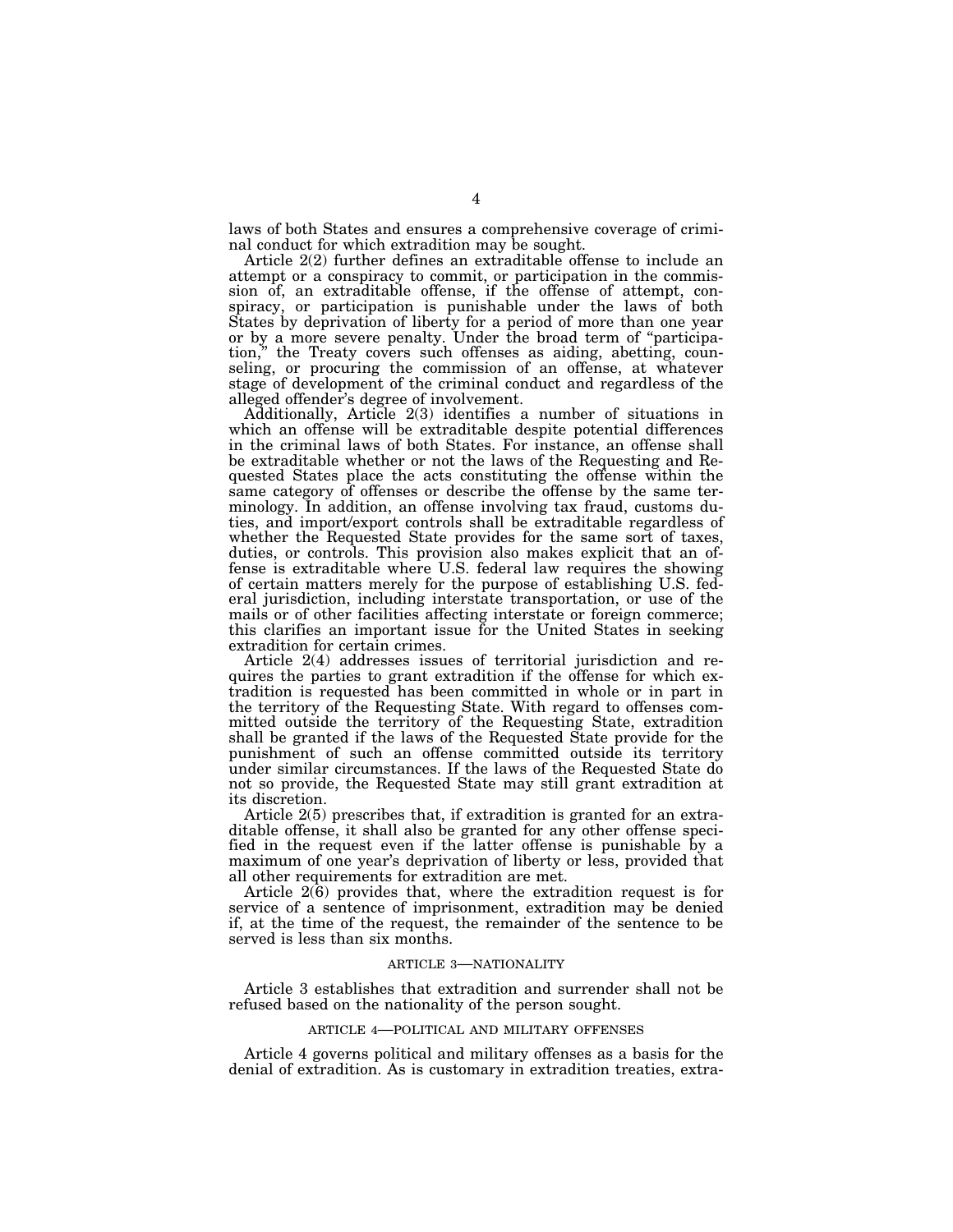dition shall not be granted if the offense for which extradition is requested is a political offense.

Article 4(2) enumerates offenses that shall not be considered to be political offenses, including murder, manslaughter, serious sexual assault, and kidnapping.

Notwithstanding Article 4(2), Article 4(3) provides that extradition shall not be granted if the competent authority of the Requested State determines that the request was politically motivated.

Under Article 4(4) the competent authority of the Requested State may refuse extradition for offenses under military law that are not offenses under ordinary criminal law. Desertion would be an example of such an offense.

#### ARTICLE 5—PRIOR PROSECUTION

Article 5 addresses instances in which an individual has previously been prosecuted for the offense for which extradition is requested. Article 5(1) precludes extradition of a person who has been convicted or acquitted in the Requested State for the offense for which extradition is requested. Under Article 5(2), a person shall not be considered to have been convicted or acquitted where the authorities of the Requested State: (a) have decided not to prosecute the person sought for the acts for which extradition is requested; (b) have decided to discontinue any criminal proceedings against the person for those acts; or (c) are still proceeding against the person sought for those acts.

### ARTICLE 6—PUNISHMENT

Article 6 addresses punishment. When an offense for which extradition is sought is punishable by death under the laws of the Requesting State but not under the laws of the Requested State, under Article 6(1) the Requested State may grant extradition for the person sought on the condition that the death penalty shall not be imposed, or if imposed that it shall not be carried out. Except in instances in which the death penalty applies, Article 6(2) precludes the Parties from imposing conditions or refusing extradition on the basis that the penalty for the offense is greater in the Requesting State than in the Requested State.

#### ARTICLE 7—LAPSE OF TIME

Article 7 provides that only the laws of the Requesting State regarding lapse of time shall be considered for purposes of deciding whether or not to grant extradition. The Requesting State's certification that the statute of limitations has not run is binding on the Requested State.

#### ARTICLE 8—EXTRADITION PROCEDURES AND REQUIRED DOCUMENTS

Article 8 specifies the procedures and documents required to support a request for extradition. Article 8(1) prescribes that all extradition requests be submitted through the diplomatic channel. Among several other requirements, Article 8(3) establishes that extradition requests must be supported by such information as would provide a reasonable basis to believe that the person sought committed the offense(s) for which extradition is requested. Notably,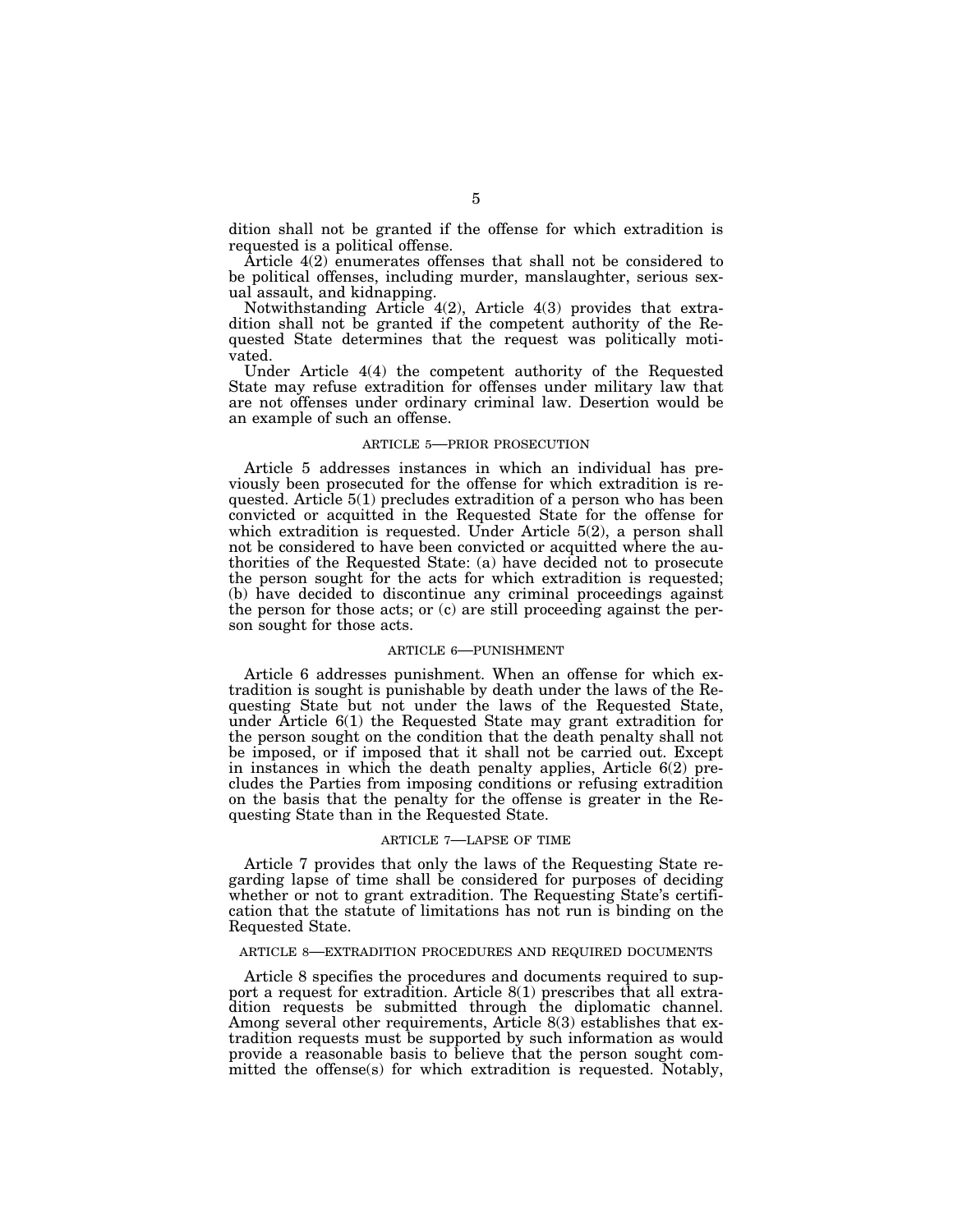this language mirrors the probable cause standard applied in U.S. criminal law.

#### ARTICLE 9—TRANSLATION

Article 9 requires that all documents that the Requesting State submits pursuant to the Treaty must be accompanied by a translation into the language of the Requested State, unless otherwise agreed.

#### ARTICLE 10—ADMISSIBILITY OF DOCUMENTS

Article 10 sets out the procedures for certification and admissibility of documents.

#### ARTICLE 11—PROVISIONAL ARREST

Article 11 establishes the possibility of and procedures for requesting the provisional arrest of the person sought pending presentation of the formal extradition request. Article  $11(2)$  specifies the information that must accompany a provisional arrest request. Article 11(4)–(5) sets out procedures to be followed if the Requesting State is unable to provide the formal extradition request within the specified time period.

# ARTICLE 12—DECISION AND SURRENDER

Article 12 requires the Requested State to promptly notify the Requesting State of its decision on an extradition request. Under Article 12(2), if the Requested State denies extradition, it must provide an explanation of the reasons for the denial.

#### ARTICLE 13—DEFERRED AND TEMPORARY SURRENDER

Article 13 addresses deferred and temporary surrender of the person sought. Under Article 13(1), if extradition has been authorized, but the person sought is being proceeded against or is serving a sentence in the Requested State, the Requested State may defer the surrender of the person sought until the proceedings have been concluded or the sentence has been served. Alternatively, the Requested State may temporarily surrender the person to the Requesting State for the purpose of prosecution. Article 13(3) requires the person temporarily surrendered to be kept in custody while in the Requesting State and to be returned to the Requested State at the conclusion of proceedings.

# ARTICLE 14—REQUESTS FOR EXTRADITION MADE BY SEVERAL STATES

Pursuant to Article 14, if the Requested State receives extradition requests for the same person from more than one State, either for the same offense or for different offenses, the competent authority of the Requested State shall determine to which State, if any, it will surrender that person. Additionally, this Article sets forth a non-exclusive list of factors to be considered by the Requested State in making its decision.

### ARTICLE 15—SEIZURE AND SURRENDER OF ITEMS

Article 15 provides that, subject to certain conditions, the Requested State may seize and surrender to the Requesting State all items that are connected with the offense for which extradition is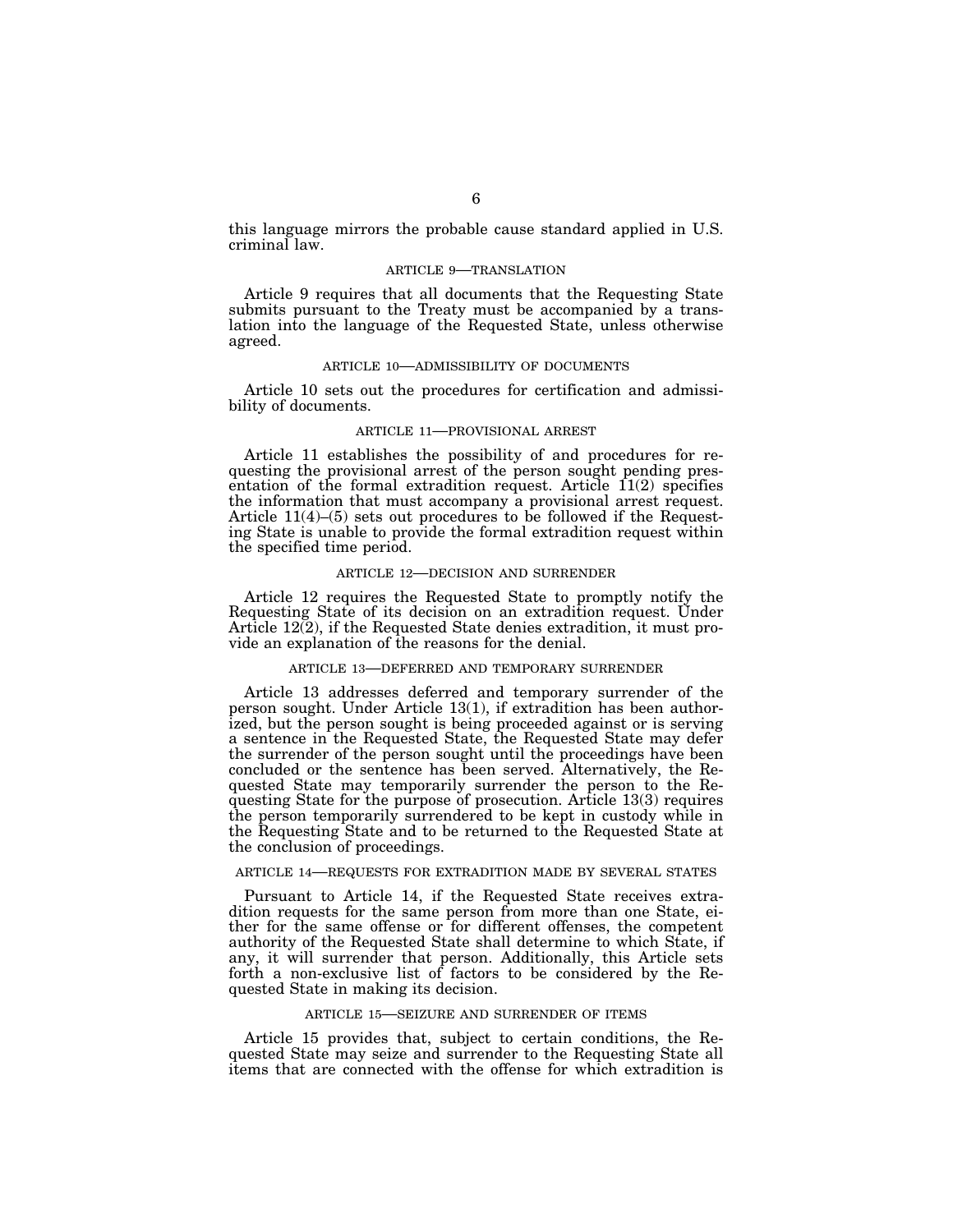sought or that may be required as evidence in the Requesting State.

### ARTICLE 16—RULE OF SPECIALTY

Article 16 sets forth the rule of specialty, which prohibits a person extradited under the Treaty from being detained, tried, or punished in the Requesting State, except for any offense for which extradition was granted, or a differently denominated offense that is based on the same facts, carries the same or lesser penalty and is extraditable or is a lesser included offense. The rule of specialty does not bar such actions against the extradited person if the offense is committed after the extradition of the person, or the competent authority of the Requested State consents to the person's detention, trial or punishment for that offense. Article 16(2) provides that a person extradited under the Treaty may not be the subject of onward extradition or surrender for any offense committed prior to extradition, unless the Requested State consents. This provision would preclude Chile from transferring to a third State or an international tribunal a fugitive that the United States surrendered to Chile, unless the United States consents.

# ARTICLE 17—SIMPLIFIED EXTRADITION AND WAIVER OF EXTRADITION PROCEEDINGS

Article 17 allows the Parties to conduct a simplified extradition procedure when the person sought consents to extradition or waives extradition before a judicial authority. Notably, the rule of specialty protections in Article 16 do not apply if the person sought waives extradition.

#### ARTICLE 18—TRANSIT

Article 18 governs the transportation of a person being extradited between a party and a third State through the other Party's territory.

# ARTICLE 19—REPRESENTATION AND EXPENSES

Article 19 requires the Requested State to advise, assist, appear in court on behalf of, and represent the interests of the Requesting State in any proceedings arising out of an extradition request. Additionally, the Requested State must bear all expenses incurred in that State in connection with the extradition proceedings, except for expenses related to translation and transportation of the person surrendered.

#### ARTICLE 20—CONSULTATION

Article 20 provides that the U.S. Department of Justice and the Chilean Office of the Public Prosecutor may consult with each other directly in connection with individual cases and in furtherance of efficient implementation of the Treaty.

#### ARTICLE 21—APPLICATION

Article 21 establishes that the Treaty shall only apply to offenses committed after the Treaty's entry into force.